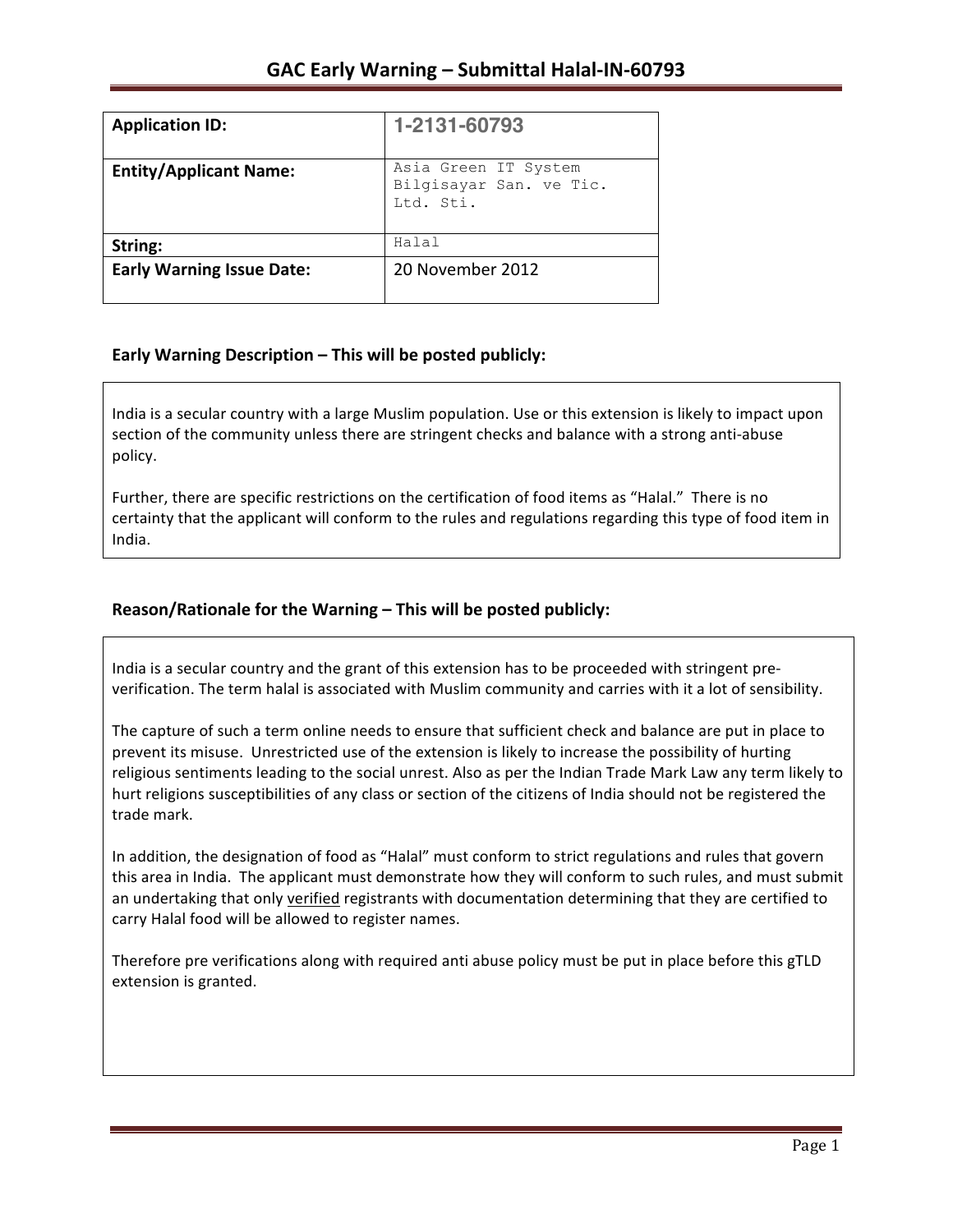### **Possible Remediation steps for Applicant – This will be posted publicly:**

- 1. The designation of food as "Halal" must conform to strict regulations and rules that govern this area in India. The applicant must demonstrate how they will conform to such rules, and must submit an undertaking that only verified registrants with documentation determining that they are certified to carry Halal food will be allowed to register names.
- 2. Clear rules as to takedowns of names should they not conform to the verification must be shown
- 3. At the same time, this name should not be restricted to just Muslims, or to just registrants from predominantly Muslim countries
- 4. Finally, to address the needs of developing nations, the applicant must demonstrate that their gTLD will not disadvantage registrants from developing countries due to economic reasons, or render unable to register names due to cost factors.

### **Further Notes from GAC Member(s) (Optional) – This will be posted publicly:**

# **INFORMATION FOR APPLICANTS**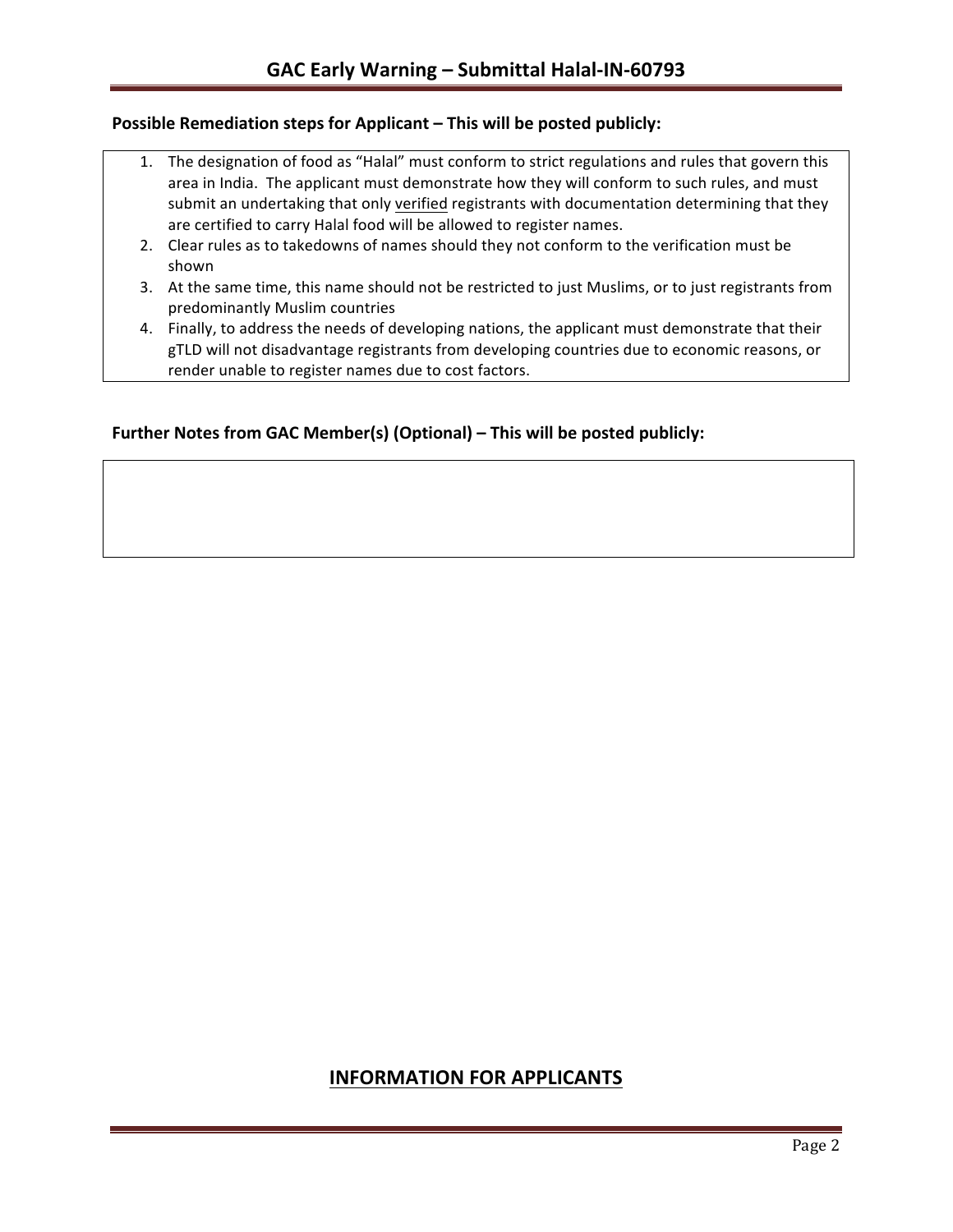# **About GAC Early Warning**

The GAC Early Warning is a notice only. It is not a formal objection, nor does it directly lead to a process that can result in rejection of the application. However, a GAC Early Warning should be taken seriously as it raises the likelihood that the application could be the subject of GAC Advice on New gTLDs or of a formal objection at a later stage in the process. Refer to section 1.1.2.4 of the Applicant Guidebook (http://newgtlds.icann.org/en/applicants/agb) for more information on GAC Early Warning.

## **Instructions if you receive the Early Warning**

**ICANN** strongly encourages you work with relevant parties as soon as possible to address the concerns **voiced in the GAC Early Warning.** 

#### **Asking questions about your GAC Early Warning**

If you have questions or need clarification about your GAC Early Warning, please contact gacearlywarning@gac.icann.org. As highlighted above, ICANN strongly encourages you to contact gacearlywarning@gac.icann.org as soon as practicable regarding the issues identified in the Early Warning. 

#### **Continuing with your application**

If you choose to continue with the application, then the "Applicant's Response" section below should be completed. In this section, you should notify the GAC of intended actions, including the expected completion date. This completed form should then be sent to gacearlywarning@gac.icann.org. If your remediation steps involve submitting requests for changes to your application, see the change request process at http://newgtlds.icann.org/en/applicants/customer-service/change-requests.

In the absence of a response, ICANN will continue to process the application as submitted.

#### **Withdrawing your application**

If you choose to withdraw your application within the 21-day window to be eligible for a refund of 80% of the evaluation fee (USD 148,000), please follow the withdrawal process published at http://newgtlds.icann.org/en/applicants/customer-service/withdrawal-refund. Note that an application can still be withdrawn after the 21-day time period; however, the available refund amount is reduced. See section 1.5 of the Applicant Guidebook.

```
For questions please contact: gacearlywarning@gac.icann.org
```